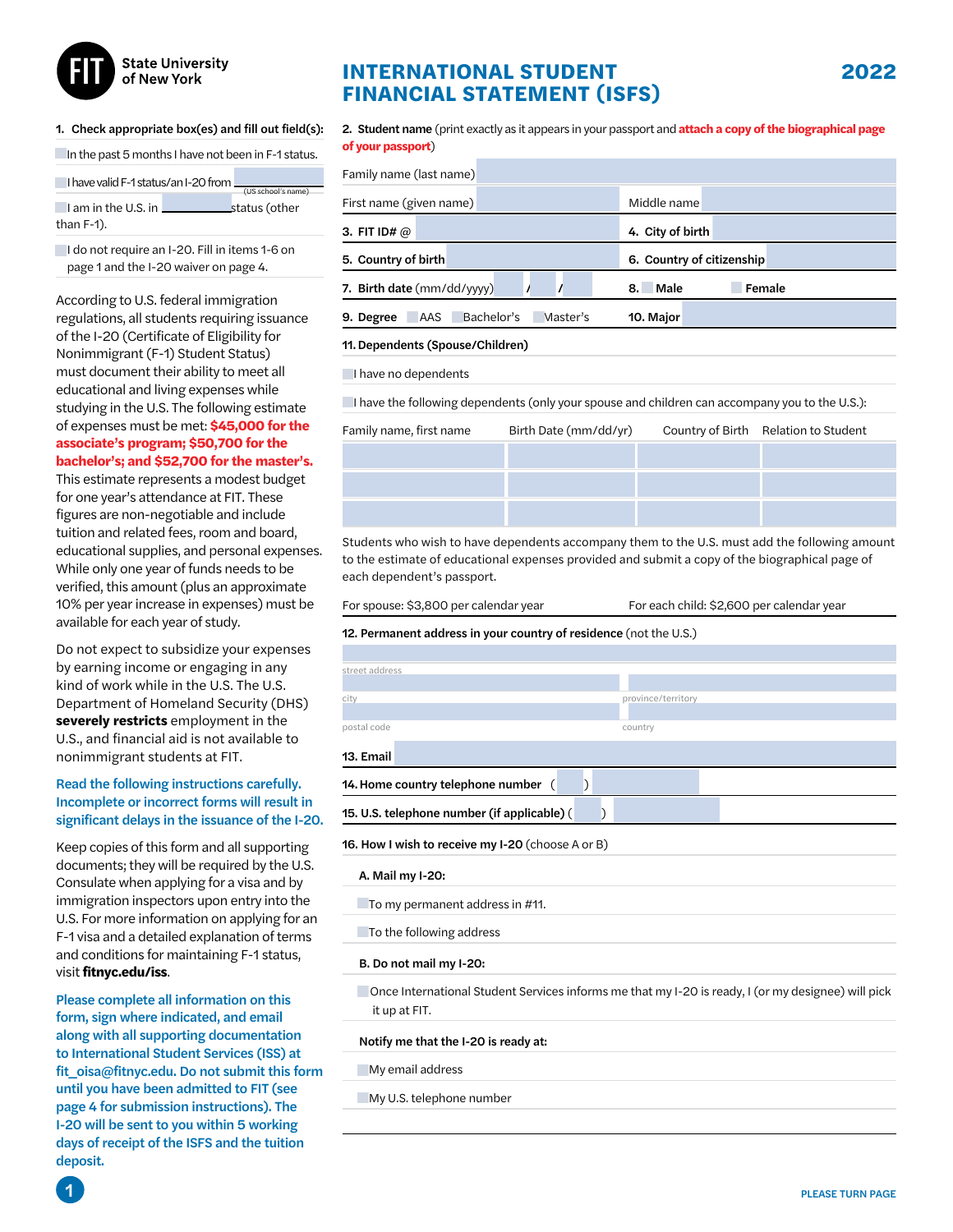# EVIDENCE OF FINANCIAL SUPPORT

The funds for one year of study and related expenses may be provided by a single source or a combination of sources either within or outside the U.S. Each sponsor or family relative pledging support must sign this form as instructed. This form and all supporting documentation must be dated **within 6 months** of beginning attendance at FIT.

Each financial institution where any portion of these funds is on deposit must sign and stamp/seal this form in the section corresponding to the amount pledged, or a **separate bank statement or verification of funds** in English on official bank letterhead (with official translation if necessary) must be provided, showing the stated amount of pledged support is on deposit. The amount must be clearly written in U.S. dollars (USD) or converted to USD using an official and current conversion rate. Statements whose currency has not been converted to USD will be returned. **The funds must be in liquid assets.**

# A. STUDENT'S PERSONAL FUNDS To be used if any or all funds are on deposit in accounts in the student's name.

| Name of financial institution    |                                                                                                                                                 | Amount pledged in USD |
|----------------------------------|-------------------------------------------------------------------------------------------------------------------------------------------------|-----------------------|
| Name of financial institution    |                                                                                                                                                 | Amount pledged in USD |
| <b>Subtotal of Student Funds</b> |                                                                                                                                                 | <b>USD</b>            |
|                                  | 1. The funds indicated above are on deposit with this institution. (Verification of amounts is without liability to the bank or its officials.) |                       |
|                                  | Name of financial institution (if not submitting bank statement)                                                                                | Telephone number      |
| Official's name and title        |                                                                                                                                                 | Signature             |
| Seal                             |                                                                                                                                                 | Date (mm/dd/yr)       |
|                                  | Name of financial institution (if not submitting bank statement)                                                                                | Telephone number      |
| Official's name and title        |                                                                                                                                                 | Signature             |
| Seal                             |                                                                                                                                                 | Date (mm/dd/yr)       |

2. The information on this form is true and accurate. I am fully aware that any false or misleading statements will result in automatic revocation of admission or de-registration from FIT.

I agree that the amount pledged above will be available for each year of my studies. I understand that FIT does not provide financial assistance to international students and that any type of of employment in the U.S. is severely restricted by DHS. Failure to meet my financial obligations to FIT will result in my dismissal.

Student signature Date (mm/dd/yr) / **Date (mm/dd/yr)** / **Date (mm/dd/yr)** / **Date (mm/dd/yr)** / **Date (mm/dd/yr)** / **Date (mm/dd/yr)** / **Date (mm/dd/yr)** / **Date (mm/dd/yr)** / **Date (mm/dd/yr)** / **Date (mm/dd/yr)** / **Date**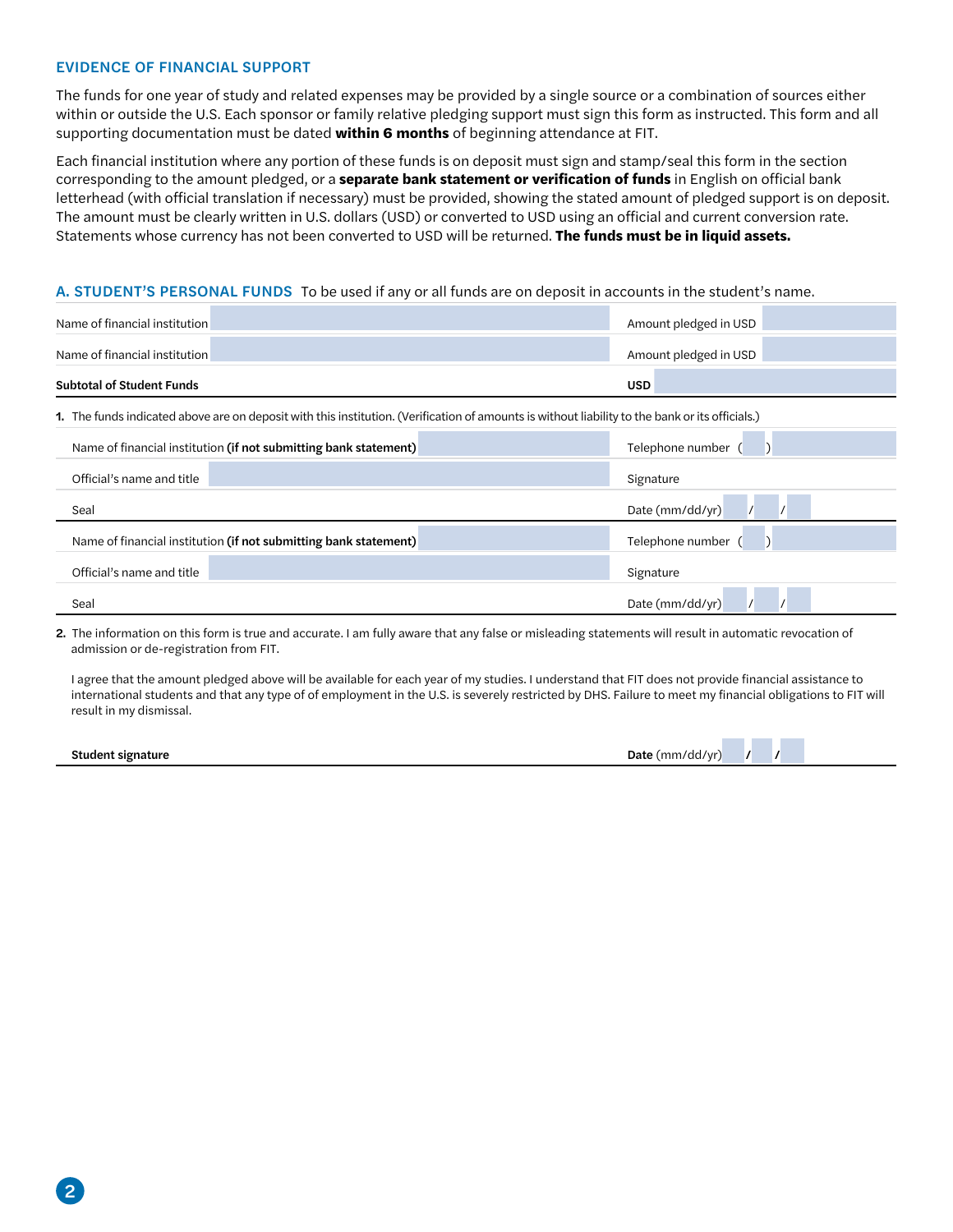# B. FAMILY OR RELATIVE SUPPORT To be used when family or direct relatives (parents, siblings, or spouse) of the student are providing all or a portion of the funds.

|                               | If the required funds are provided by a combination of courses, each must provide supporting decumentation. Each family member or relative effering |                       |
|-------------------------------|-----------------------------------------------------------------------------------------------------------------------------------------------------|-----------------------|
| Name of account holder        |                                                                                                                                                     | Amount pledged in USD |
| Name of financial institution |                                                                                                                                                     |                       |
| Name of account holder        |                                                                                                                                                     | Amount pledged in USD |
| Name of financial institution |                                                                                                                                                     |                       |

If the required funds are provided by a combination of sources, each must provide supporting documentation. Each family member or relative offering support must sign section B2.

#### Subtotal of Family or Relative Funds USD

1. The funds indicated above are on deposit with this institution. (Verification of amounts is without liability to the financial institution or its officials.)

| Name of financial institution (if not submitting bank statement) | Telephone number    |
|------------------------------------------------------------------|---------------------|
| Official's name and title                                        | Signature           |
| Seal                                                             | Date ( $mm/dd/yr$ ) |
|                                                                  |                     |
| Name of financial institution (if not submitting bank statement) | Telephone number    |
| Official's name and title                                        | Signature           |

2. The information on this form is true and accurate. I/we are fully aware that any false or misleading statements will result in the student's automatic revocation of admission or de-registration from FIT. I/we agree that the amount pledged above will be available for each year of the student's studies. I/we understand that FIT does not provide any financial assistance to international students and that any type of employment in the U.S. is severely restricted by DHS. Failure to meet financial obligations to FIT will result in the student's dismissal.

| <b>Family member/Relative signature</b> | Relationship to student        | <b>Date</b> (mm/dd/yr) |  |
|-----------------------------------------|--------------------------------|------------------------|--|
| <b>Family member/Relative signature</b> | <b>Relationship to student</b> | Date (mm/dd/yr)        |  |

C. SPONSOR SUPPORT To be used when persons other than family members or direct relatives pledge all or a portion of the funds.

| Name of financial institution                                                                                                                                    |                       |
|------------------------------------------------------------------------------------------------------------------------------------------------------------------|-----------------------|
| Name of account holder                                                                                                                                           | Amount pledged in USD |
| Name of financial institution                                                                                                                                    |                       |
| Name of account holder                                                                                                                                           | Amount pledged in USD |
| <b>Subtotal of Sponsor Funds</b>                                                                                                                                 | <b>USD</b>            |
| 1. The funds indicated above are on deposit with this institution. (Verification of amounts is without liability to the financial institution or its officials.) |                       |
| Name of financial institution (if not submitting bank statement)                                                                                                 | Telephone number      |
| Official's name and title                                                                                                                                        | Seal                  |

| Signature                                                        | Date (mm/dd/yr)  |
|------------------------------------------------------------------|------------------|
| Name of financial institution (if not submitting bank statement) | Telephone number |
| Official's name and title                                        | Seal             |
| Signature                                                        | Date (mm/dd/yr)  |

2. The information on this form is true and accurate. I/we are fully aware that any false or misleading statements will result in the student's automatic revocation of admission or de-registration from FIT. As sponsors for this student, I/we understand that the financial support pledged for the student's education is available and may not be withdrawn. While only the first year of financial support needs to be verified at this time, I/we pledge the same amount of support for each year of the student's study at FIT. I/we understand that services (i.e., house cleaning, babysitting, secretarial work) in exchange for this support cannot be required of the student. Failure to meet financial obligations to FIT will result in the student's dismissal.

| Sponsor name      | Relationship to student | Signature               |
|-------------------|-------------------------|-------------------------|
| Permanent address |                         |                         |
| Telephone number  |                         | Date $(mm/dd/yr)$       |
| Sponsor name      | Relationship to student | Signature               |
| Permanent address |                         |                         |
| Telephone number  |                         | Date $(mm/dd/yr)$       |
| (3                |                         | <b>PLEASE TURN PAGE</b> |